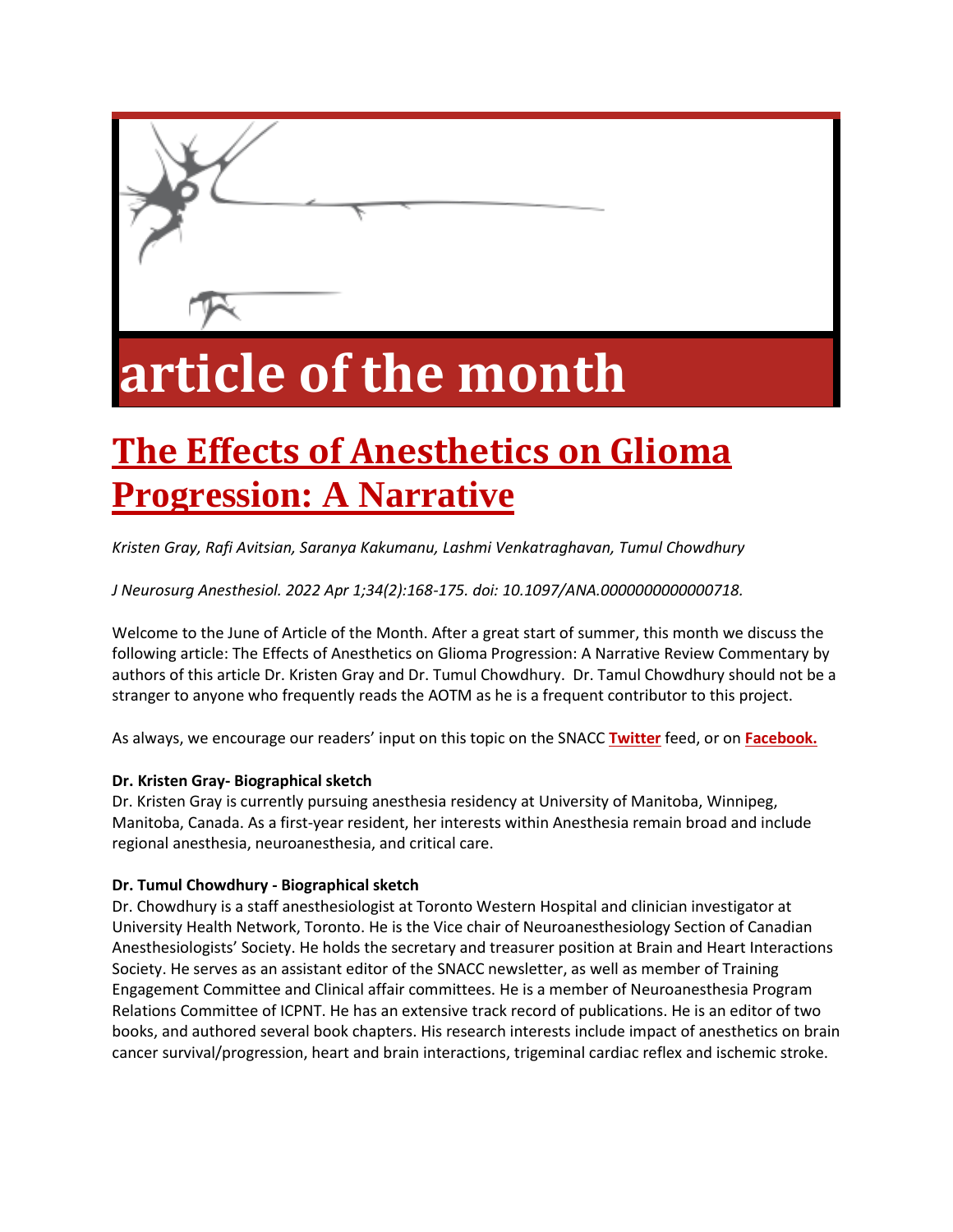## **Commentary**

Kristen Gray MD (Resident-PGY1)-Department of Anesthesiology, Pain and Perioperative Medicine, Health Sciences Center, University of Manitoba, Winnipeg, Manitoba, Canada

Tumul Chowdhury MD, DM, FRCPC (Staff Anesthesiologist) Department of Anesthesiology and Pain Medicine, Toronto Western Hospital University Health Network, University of Toronto, Toronto, ON, Canada

This review paper by Gray et al. focuses on the effects of propofol and the inhaled agents (desflurane, isoflurane and sevoflurane) on high grade glioma progression. They predicted that studies would demonstrate a survival benefit from using propofol as an anesthetic during glioma resection, as there is a substantial amount of data establishing the survival benefit of propofol compared to the volatile agents in non-brain cancer patients, details of which are also included in this review<sup>1</sup>. The effects of these anesthetics on *in vitro* glioma cells as well as on glioma disease progression have only recently begun to be investigated, and the findings are compelling and could inform future neuroanesthetic practices.

The authors conducted a narrative review of the literature using PubMed and Embase, which ultimately yielded 14 articles. Most of these papers investigated the effects of propofol versus volatile anesthetics on *in vitro* glioma cell activity, while only two studies looked at human populations, and they were retrospective in nature. All the *in vitro* studies demonstrated that propofol had cytotoxic effects on glioma cells, with various mechanisms described including stimulation of ROS formation, modulation of glutamate release, and miRNA up-regulation. Findings related to the volatile agents were variable; most researchers found that they stimulated the glioma cells, though several found them to be inhibitory. The papers investigating glioma progression and patient survival were contradictory: one demonstrated that propofol had a survival benefit for a specific subgroup of frail patients, whereas the second did not demonstrate any survival benefit. Given the lack of available research on the subject, the inconclusive literature review is unsurprising.

The authors go on to extrapolate the data surrounding *in vitro* glioma cells and non-brain cell cancer survival, which is in support of propofol as a superior agent with respect to cancer outcomes, to glioma patients. They posit that awake craniotomy for glioma resection, which is typically done under a total intravenous anesthetic with propofol, could yield a survival benefit for patients beyond its other numerous established advantages. These advantages include improved ability to avoid eloquent brain areas, attenuation of the surgical stress response, and less perioperative opioids used<sup>2,3,4</sup>. While most craniotomies are currently done under a general anesthetic, the carefully dissected findings of this review suggest considerable morbidity and mortality benefits of awake craniotomy, some already established and some to be further explored. Currently a lack of available research prohibits the authors from proposing that total intravenous anesthesia with propofol and awake craniotomy would benefit patients with glioma in terms of cancer progression. However, as interest in this fascinating area of neuroanesthesia grows and more research is conducted, and the authors suspect that a survival benefit of total intravenous anesthesia with propofol for glioma surgery will soon be recognized.